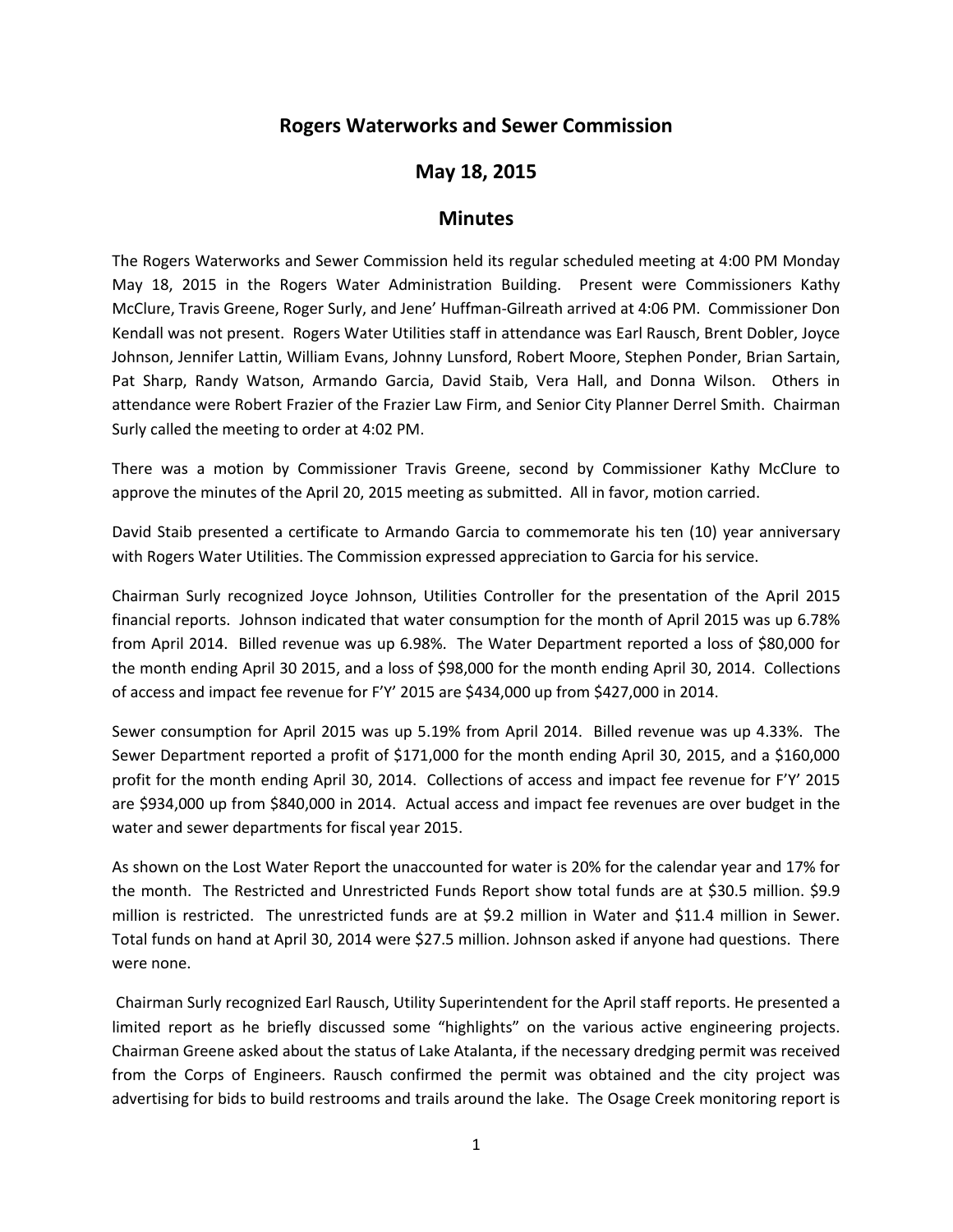not available but will have the results next month. Commissioner Travis Greene inquired about the Scissortail Subdivision which is located West of Hwy 112. Rausch stated the subdivision consists of approximately 400 lots with no water or sewer within the area at this time. The developer will be installing a temporary water and sewer line across the golf course, but now waiting on the Southgate Road construction for the permanent water and sewer line. The Developer plans are to build a small lift station that will serve this subdivision and later connected to a regional lift station. Chairman Surly questioned the sludge drier performance. Rausch said that Thermaflite has completed the recent scheduled maintenance and all seems to be in good working order including the pickup and sale of the sludge. All of the sludge is currently being sold under a local contract for \$17.60/ton.

Chairman Surly recognized Brian Sartain, Design Engineer to discuss the results of the City bid opening held April 30, 2015 for the realignment/widening of Pleasant Grove Road from Bellview to Champions Drive. Nabholz Construction Corporation was the low bidder for the total street project that was approved by the Rogers City Council in the amount of \$8,843,950.80. The cost to relocate approximately 5,100 ft of waterline only is \$518,713. A motion was made by Commissioner Jene' Huffman-Gilreath and second by Commissioner Kathy McClure to approve reimbursement to the City of Rogers for \$518,713 which will be paid from invoices that are approved by staff. Commissioner Travis Greene abstained, all in favor motion carried.

Sartain continued with presentation of a change order on the Pinnacle Hills Pkway Street Project that was previously approved by the Rogers City Council for extension of the waterline. The change order will be for a sanitary sewer extension of approximately 420 linear feet on Perry Road. Since Fochtman Enterprises is already under contract in close proximity, staff recommends approval to reimburse the City of Rogers for Change Order #1 in the amount of \$61,420. A motion was made by Commissioner Kathy McClure and second by Commissioner Travis Greene to reimburse the City of Rogers for Change Order #1, a sanitary sewer extension on Perry Rd in the amount of \$61,420. All in favor, motion carried.

Chairman Surly addressed Joyce Johnson for a report on the proposed Budget for Fiscal Year 2016. She briefed the Commission and answered questions on a Meter Change-Out Program, Staffing Changes, Optional Bond Call, Significant Future Capital Outlay Needs, Reserve Levels, and Discussion Points for a Proposed Rate Increase. She pointed out specific areas of information and changes deemed necessary for the utility to reach its goals. After much discussion on the budget highlights, Johnson asked if there were any further questions, and if none, asked for the Commission to approve the Fiscal Year 2016 budget. With no further questions, Commissioner Travis Greene made a motion and Jene' Huffman-Gilreath second to approve the proposed Budget for Fiscal Year 16. The Commission praised Johnson for her hard work on a well prepared budget.

Rausch addressed the Commission using a comparison chart with detailed information from the surrounding Northwest Arkansas Major Cities that provides the class, size, and current rates. This comparison was carefully researched to help determine a new proposed rate schedule for water only. Rausch indicated that the last water rate increase was in 2009. Since that time, Rogers Water Utilities has absorbed three (3) water rate increases from the Beaver Water District; the cost going from \$1.20 to \$1.26 per thousand gallons. The purchase cost from Beaver Water District is expected to raise twelve